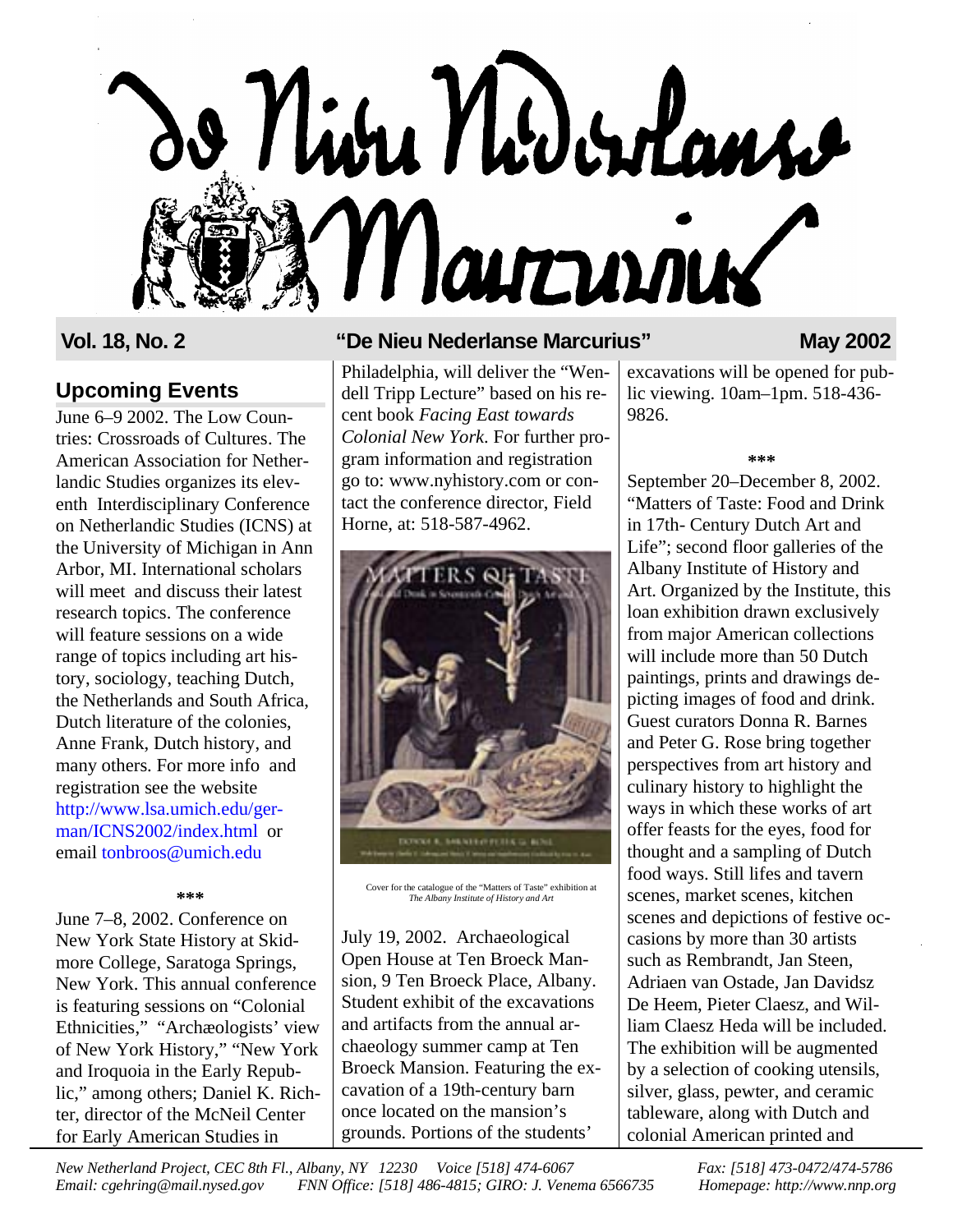hand-written recipe books passed down by Dutch-American families living in the Hudson Valley.

September 21, 2002. Rensselaerswijck Seminar: The New Netherland Project's 25th Rensselaerswijck Seminar, a oneday conference will be held on Saturday, September 21, 2002. In connection with its exhibit Matters of Taste, the Albany Institute of History and Art in Albany, New York will host this year's seminar and the New Netherland Project Dinner. On the occasion of Albany's 350th anniversary Janny Venema (NNP) will speak about the village and community of Beverwijck, Paul Huey (NY State Office of Parks, Recreation and Historic Preservation, Cohoes) will discuss possible future archaeological findings in Albany, and José António Brandão (Western Michigan University, Kalamazoo, MI) will speak about natives around the settlement. On a broader theme relating to the Institute's exhibit, Cees Bakker (Westfries Museum Hoorn, the Netherlands) will present a paper on the Dutch economy of cheese and herring in the 17th and 18th century by researching the trade in the table commodities salt and pepper. Jock Galloway, (University of Toronto, Canada) will discuss the role of the Dutch in the early American sugar industry. Donna R. Barnes (Hofstra University) and Peter G. Rose (food historian) will introduce "Matters of Taste" and conduct a tour of the exhibit.

## **Websites**

For a large selection of books about New York history see: [http://www.hopefarm.com/](http://www.hopefarm.com/sampl03.htm) sampl03.htm

**\*\*\***

The 400th anniversary of the founding of the Dutch East India Company (VOC) in 1602 has spawned numerous books, articles, and websites. Following are a few sites to get you started: [http://voc-kenniscentrum.nl/](http://voc-kenniscentrum.nl) [http://www.voc2002.nl/](http://www.voc2002.nl) [http://www.duyfken.com/](http://www.duyfken.com)

## **Dutch Courses**

There are numerous opportunities to learn the Dutch language in the Netherlands. If interested, check out the following web sites: [www.amsu.edu](http://www.amsu.edu) (the Amsterdam/ Maastricht Summer University); [www.jbi.ruu.nl](http://www.jbi.ruu.nl) (Boswell Institute of the University of Utrecht); for courses at Antwerp University, email: [centrum@uia.ua.ac.be/](mailto:centrum@uia.ua.ac.be)

## **News**

The Friends of New Netherland is pleased to announce that the winner of the 2002 Alice P. Kenney Award is Peter G. Rose of South Salem, NY. Ms. Rose is a food historian who has written widely about the food customs and diet of New Netherland. She translated the 17th-century Dutch cookbook, *De verstandige Kock* and has accumulated many original recipes from descendants of Dutch immigrants. By adapting a number of these recipes for modern use, she has clearly illustrated the connection between

past and present Durch culture. As a long-time member of the Board of Trustees of the FNN, Ms. Rose has designed and helped execute menus with a historic flavor for the annual fundraising dinners held in Albany. The FNN gratefully recognizes the many contributions made by Ms. Rose on their behalf. The Award will be presented at Ten Broeck Mansion on June 8. For further details see News from the FNN.

**\*\*\***

Celebrating 400 Years VOC The *Vereenigde Oost-Indische Compagnie* (VOC; Dutch United East India Company) was founded on March 20, 1602. This was the result of a decision by the States General, which marked the start of the world-wide orientation of the Netherlands, and of a period of great economic and cultural growth. Initiatives for associated activities have come from various sectors of society. To organize this event effectively, the foundation "Celebration 400 years VOC" was established. The objective of this foundation is to encourage, co-ordinate and support activities that will be organized for the purpose of this celebration. Most of these activities will take place in the first half of 2002 and will be organized from among the sectors of government, business, education, science and culture. See Websites for addresses containing further information about the VOC and activities.

**\*\*\***

From *Archaeology* (March/April 2002): A Jewish Museum and cultural center has been built in Recife, Brazil, on the site of the first synagogue established in the

*New Netherland Project, CEC 8th Fl., Albany, NY 12230 Voice [518] 474-6067 Fax: [518] 473-0472/474-5786 Email: cgehring@mail.nysed.gov FNN Office: [518] 486-4815; GIRO: J. Venema 6566735 Homepage: http://www.nnp.org*

**<sup>\*\*\*</sup>**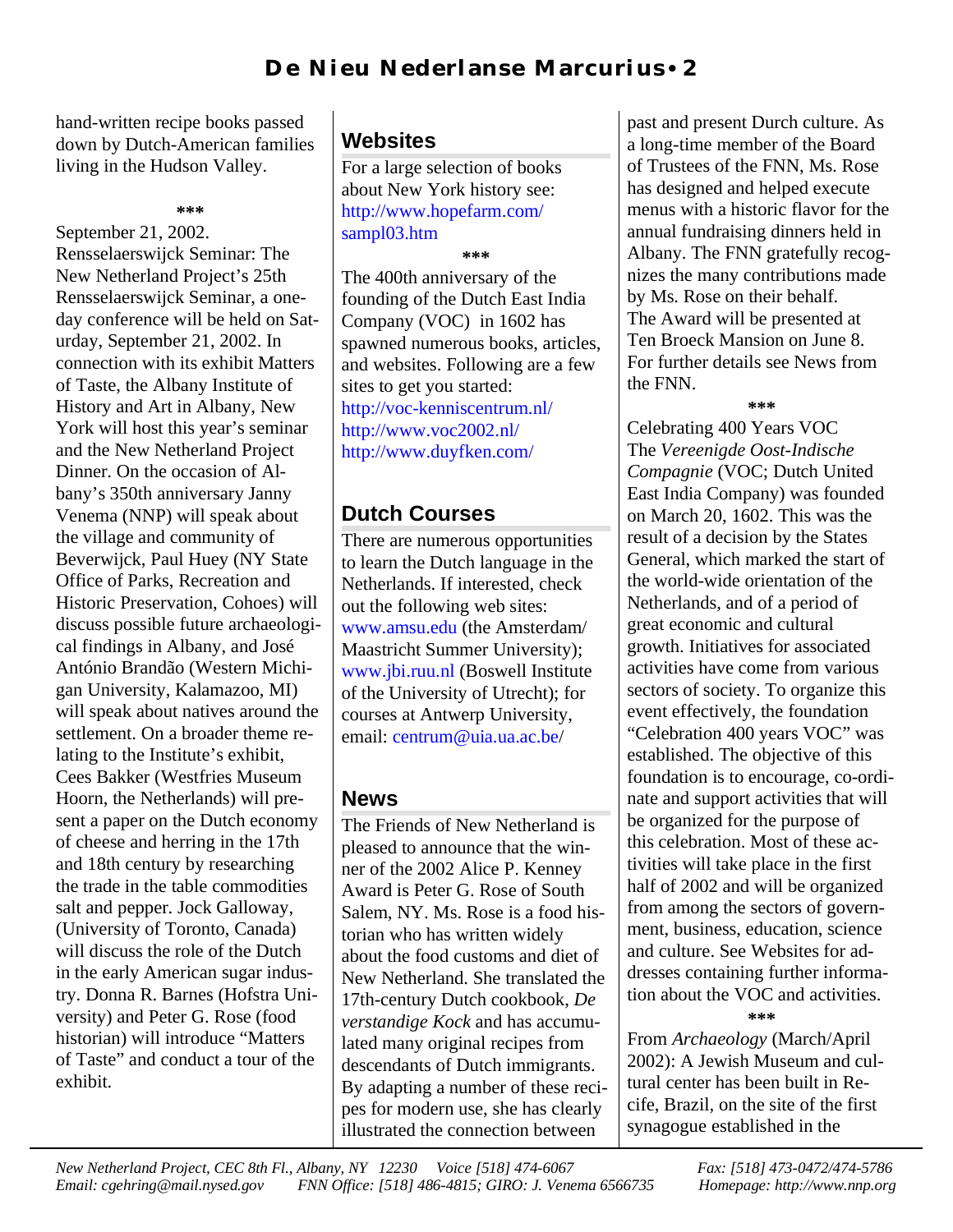Americas. Founded in 1630, Kahal Zur Israel (Rock of Israel) served the spiritual needs of about 1,400 Dutch Jews. Although the presence of the synagogue was known from maps and records, its exact location was not confirmed until archaeologists excavated the site in 2000. Digging below eight consecutive floors in a building Bom Jesus Street - formerly Rua dos Judeus, or Street of the Jews - the excavation team found a mikvah, a Jewish ritual purification bath. A group of rabbis confirmed that the feature was indeed a mikvah and that the site of the synagogue had been discovered. Kahal Zur Israel flourished in Recife from 1636 until 1654, when the north-eastern portion of Brazil fell to the Portuguese. The less tolerant Portuguese expelled the Jews, most of whom went to Suriname or Curaçao. A small group settled in New Amsterdam, now New York City, marking the first Jewish presence in North America.

#### **News from the FNN**

At this year's annual Kenney Award ceremony to be held on June 8, 2002 at 2:00 pm at the Ten Broeck Mansion, John van Schaick, President of the Friends of New Netherland will present the Kenney Award to Peter G. Rose in grateful recognition of the many contributions Peter has made to the Friends of New Netherland and the New Netherland Project. Also at the event Dr. Gehring will present a copy of the *Fort Orange Records* to Member of the Assembly, John J. McEneny to whom the volume is dedicated in recognition of his

steady support of the NNP. The flag of Rensselaerswijck, which was used during the celebration in Albany to commemorate the establishment of Beverwijck, will be presented to the Dutch Settlers Society of Albany. All members and friends are invited to attend this event at which light refreshments will be served.

**\*\*\***

President Van Schaick has appointed Marilyn Douglas as chair of a "Long Range Planning Committee." Members of the Committee include President Van Schaick, William Crotty, Anneke Bull, Hubert J.W. de Leeuw, William T. (Chip) Reynolds, Dr. Theodore P. Wright Jr, Charles Gehring, and Janny Venema. The purpose of the Committee is to develop a long range plan in which the Friends will identify ways to provide financial support for the work of the New Netherland Project; identify ways to "institutionalize" the Project and all of its allied activities; and to increase public awareness of the influence of our Dutch heritage on the institutions and culture of our country.

**\*\*\***

Circle of Corporate Friends chair, Dr. Arthur Fontijn has written many letters to firms selling Dutch products in the U.S. to ask for their support of the Project. These letters need follow-up by phone or personal visit.Trustees Anneke Bull, Dr. Elisabeth P. Funk, Hubert J.W. de Leeuw, Fred M. Tibbitts, Jr., and Project Associate Hennie Newhouse have volunteered to help in this important effort.

# **Books**

Historians continue to puzzle over the question of how such a small country as the Dutch Republic could become a world power. Not only have Karel Davids and Jan Lucassen expressed their amazement in their 1995 collection of essays in *A Miracle Mirrored. The Dutch Republic in European Perspective* (Cambridge, 1995), but now there are three new publications looking at explanations for the republic's prosperity: Maarten Prak, *De Gouden Eeuw. Het raadsel van de Republiek* (Sun, Nijmegen, 2002); Clé Lesger, *Handel in Amsterdam ten tijde van de Opstand. Kooplieden, commerciële expansie en veranderingen in de ruimtelijke economie van de Nederlanden ca. 1550-1630* ( Verloren, 2002); and Patrick O'Brien, *Urban Achievement in Early Modern Europe. Golden Ages in Antwerp, Amsterdam and London* (Cambridge University Press, 2002). **\*\*\***

*[The Empire](http://www.amazon.com/exec/obidos/ISBN=0801438667/friendsofnewnethA) State*, edited by Milton M. Klein, is a new history of New York State, published by Cornell University Press for the New York State Historical Association. *The Empire State* serves as a successor to David Ellis' *A Short History of New York State*, for many years the standard one-volume account of the state but today outdated and long out of print. It has been over forty years since an entirely new comprehensive scholarly history of New York was published.

**\*\*\***

In the previous Marcurius we listed recent publications on material culture in the Netherlands during the

*New Netherland Project, CEC 8th Fl., Albany, NY 12230 Voice [518] 474-6067 Fax: [518] 473-0472/474-5786 Email: cgehring@mail.nysed.gov FNN Office: [518] 486-4815; GIRO: J. Venema 6566735 Homepage: http://www.nnp.org*